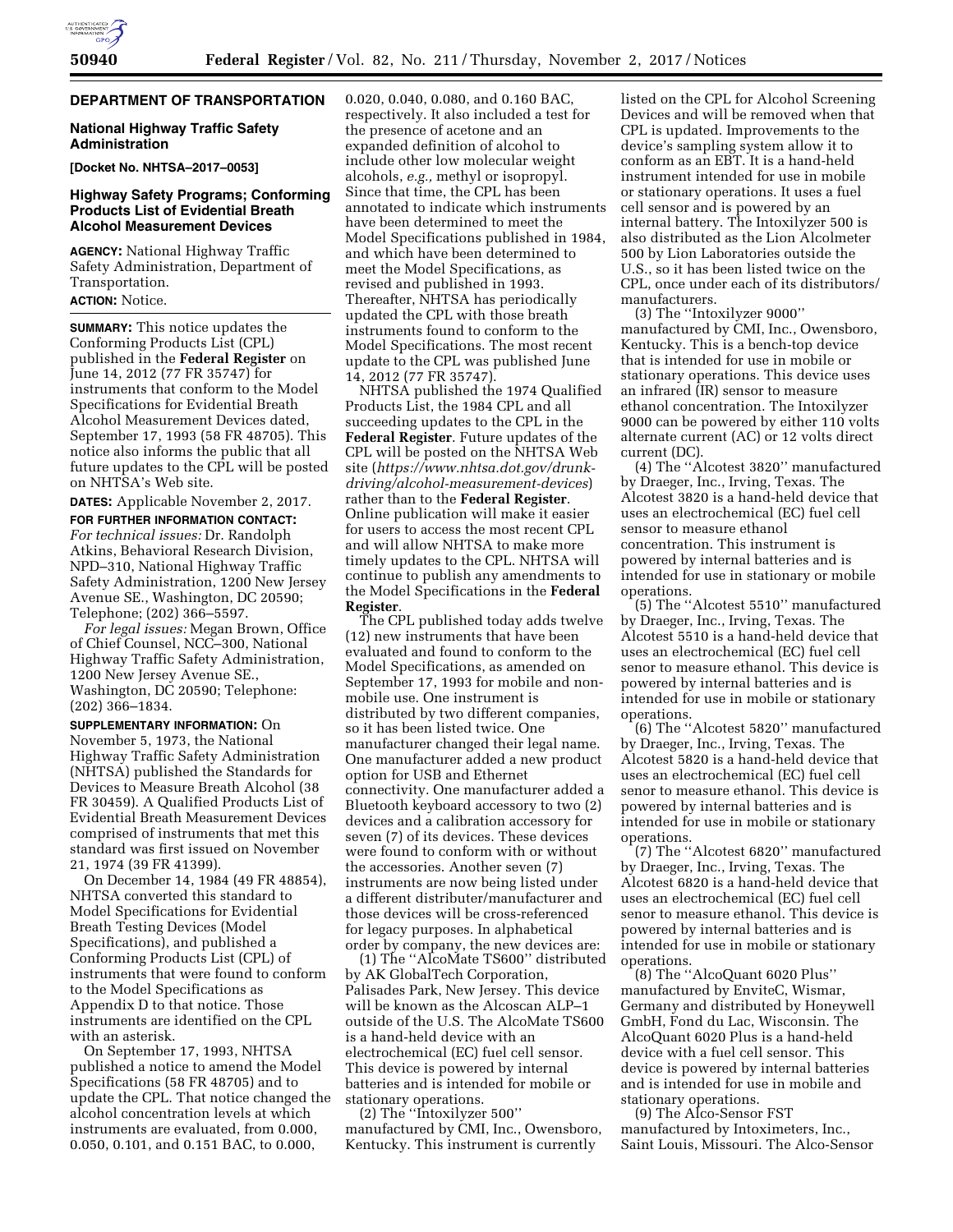FST is a hand-held Evidential Breath Tester that uses an electrochemical (EC) fuel cell sensor to measure ethanol concentration. This instrument is powered by internal batteries and is intended for use in stationary or mobile operations.

(10) The Intox DMT Dual Sensor manufactured by Intoximeters, Inc., Saint Louis, Missouri. The Intox DMT Dual Sensor is a bench-top Evidential Breath Tester that is intended for use in stationary or mobile operations. This device uses both an infrared (IR) sensor and an electrochemical (EC) fuel cell sensor. The Intox DMT Dual Sensor can be powered by either 110 volts AC or 12 volts DC.

(11) The ''Intox EC/IR II.t'' manufactured by Intoximeters, Inc, Saint Louis, Missouri. This is a benchtop device intended for use in mobile or stationary operations. This device uses both an electrochemical (EC) fuel cell sensor and an infrared (IR) sensor to measure ethanol concentrations. The Intox EC/IR II.t can be powered by either 110 volts AC or 12 volts DC.

(12) The ''FC10Plus'' manufactured by Lifeloc Technologies, Inc., Wheat Ridge, Colorado. This is a hand-held device that is intended for use in mobile or stationary operations. This device uses a fuel cell sensor and is powered by internal batteries.

This update indicates that two (2) devices (the Phoenix 6.0 and the FC20, manufactured by Lifeloc Technologies, Inc., Wheat Ridge, Colorado) come with Bluetooth keyboard support and five additional fields that users can use to enter additional information. With these features, these devices will be listed on the CPL as the ''Phoenix 6.0BT'' and the ''FC20BT''. This update indicates also that seven (7) devices manufactured by Lifeloc come with the EASYCAL calibration accessory. Those devices include the FC10, FC10Plus, FC20, FC20BT, EV30, Phoenix 6.0 and the Phoenix 6.0BT. The CPL specifies that each of these devices conforms to the model specifications ''w/or without the EASYCAL accessory.''

Intoximeters, Inc., Saint Louis, Missouri acquired the breath alcohol testing business of National Patent Analytical Systems, Inc. (NPAS). Since there have been no changes to the devices other than ownership and a device name change, all six devices previously listed under NPAS (BAC DataMaster (with or without the Delta-1 accessory), BAC Verifier DataMaster (w/or without the Delta-1 accessory), DataMaster cdm (w/or without the Delta-1 accessory), DataMaster DMT w/ Fuel Cell option, DataMaster DMT w/ Rev A Fuel Cell option, and DataMaster DMT) will now be listed under both Intoximeters and NPAS. The NPAS DataMaster DMT will now be known as the Intoximeters Intox DMT. Accordingly, this device will be listed under Intoximeters under both names.

The CPL has been updated to reflect that Draeger Safety Diagnostics, Inc. will begin operating under the name Draeger, Inc. effective July 1, 2017 in order to align all sales and service operations for Draeger in the United States.

In accordance with the foregoing, the CPL is updated, as set forth below.

# CONFORMING PRODUCTS LIST OF EVIDENTIAL BREATH MEASUREMENT DEVICES

| Manufacturer/Distributor and model                              | Mobile | Non-mobile |
|-----------------------------------------------------------------|--------|------------|
| AK GlobalTech Corporation, Palisades Park, New Jersey:          |        |            |
|                                                                 | X      | X          |
| Alcohol Countermeasure Systems Corp., Toronto, Ontario, Canada: |        |            |
|                                                                 | X      | X          |
|                                                                 | X      | X          |
|                                                                 | X      | X          |
|                                                                 | X      | x          |
| BAC Systems, Inc., Ontario, Canada:                             |        |            |
|                                                                 | X      | X          |
| CAMEC Ltd., North Shields, Tyne and Ware, England:              |        |            |
|                                                                 | X      | X          |
| CMI, Inc., Owensboro, Kentucky:                                 |        |            |
| Intoxilyzer Model:                                              |        |            |
|                                                                 | X      | X          |
|                                                                 | X      | x          |
|                                                                 | X      | x          |
|                                                                 | X      | x          |
|                                                                 | x      | x          |
|                                                                 | x      | x          |
|                                                                 | x      | x          |
|                                                                 | Χ      | x          |
|                                                                 | x      | x          |
|                                                                 | x      | x          |
|                                                                 | x      | x          |
|                                                                 | x      | x          |
|                                                                 | x      | x          |
|                                                                 | x      | x          |
|                                                                 | x      | x          |
|                                                                 | x      | х          |
|                                                                 | x      | x          |
|                                                                 | x      | x          |
|                                                                 | x      | x          |
|                                                                 | x      | х          |
|                                                                 | x      | x          |
|                                                                 | x      | x          |
|                                                                 |        |            |
|                                                                 | x      | x          |
|                                                                 | x      | х          |
|                                                                 | x      | x          |
|                                                                 | x      | Χ          |
|                                                                 | x      | x          |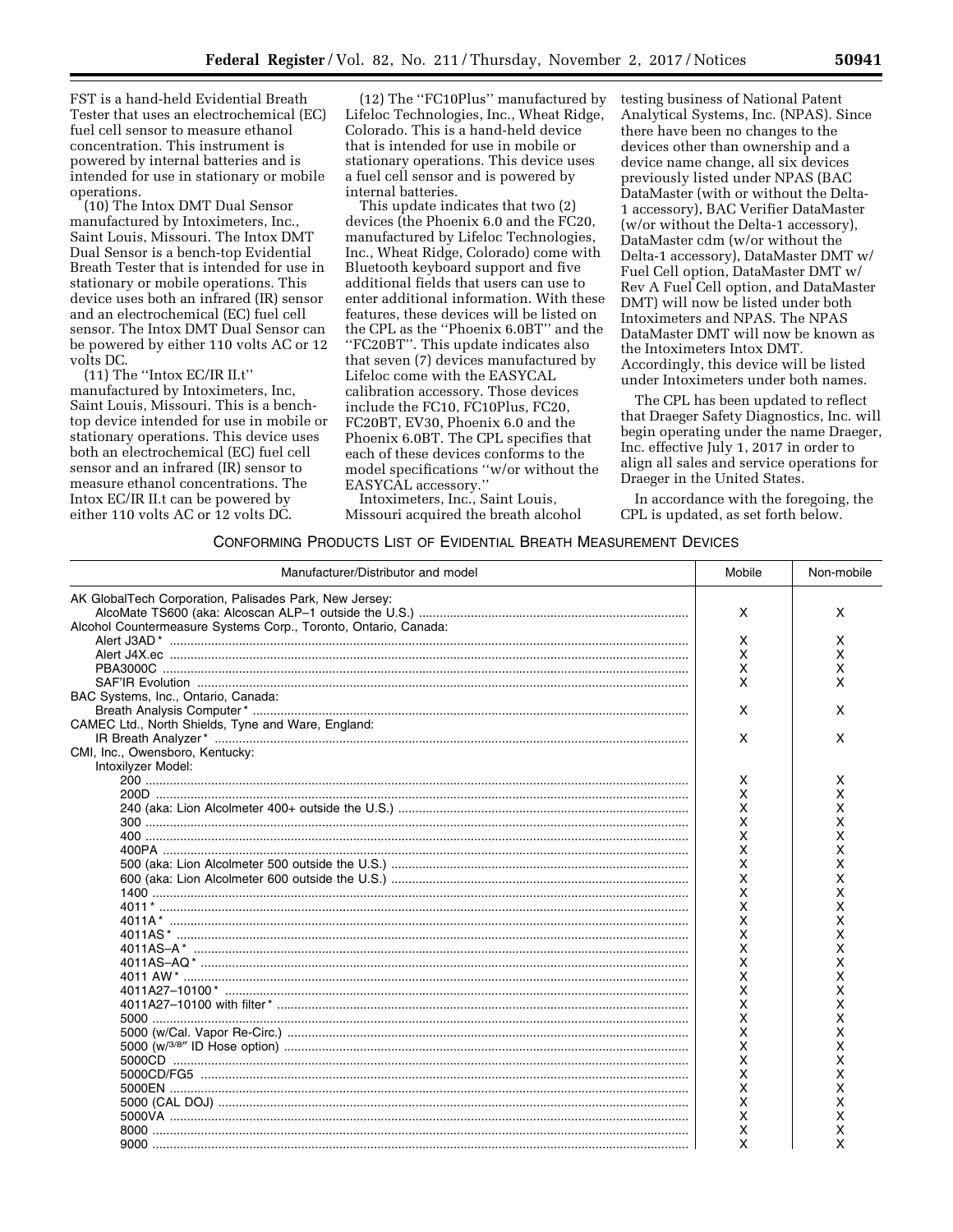$\equiv$ 

| Manufacturer/Distributor and model                                                                          | Mobile | Non-mobile |
|-------------------------------------------------------------------------------------------------------------|--------|------------|
|                                                                                                             | X      | x          |
|                                                                                                             | X      | x          |
|                                                                                                             | х      | x          |
|                                                                                                             | X      | x          |
| Draeger, Inc. (aka: Draeger Safety Diagnostics, Inc. or National Draeger) Irving, Texas:<br>Alcotest Model: |        |            |
|                                                                                                             | х      | х          |
|                                                                                                             | X      | x          |
|                                                                                                             | Χ      | x          |
|                                                                                                             | X      | x          |
|                                                                                                             | Χ      | x          |
|                                                                                                             | X      | x          |
|                                                                                                             | Χ      | x          |
|                                                                                                             | X<br>X | X<br>x     |
|                                                                                                             | X      | Χ          |
|                                                                                                             | X      | x          |
|                                                                                                             | X      | x          |
|                                                                                                             | x      | x          |
|                                                                                                             | X      | X          |
| Breathalyzer Model:                                                                                         |        |            |
|                                                                                                             | х      | х          |
|                                                                                                             | х      | x          |
|                                                                                                             | x      | x          |
|                                                                                                             | х      | х          |
|                                                                                                             | X      | x          |
| EnviteC, Wismar, Germany, distributed by Honeywell GmbH, Fond du Lac, Wisconsin:                            |        |            |
|                                                                                                             | х<br>X | х<br>X     |
| Gall's Inc., Lexington, Kentucky:                                                                           |        |            |
|                                                                                                             | X      | x          |
| Guth Laboratories, Inc., Harrisburg, Pennsylvania:                                                          |        |            |
|                                                                                                             | X      | x          |
|                                                                                                             | х      | x          |
|                                                                                                             | X      | X          |
| Intoximeters, Inc., St. Louis, Missouri:                                                                    |        |            |
|                                                                                                             | x      | х          |
|                                                                                                             | x      | х          |
|                                                                                                             | X      | x          |
| Intoximeter Model:                                                                                          |        | x          |
|                                                                                                             | х      | x          |
|                                                                                                             | x      | х          |
|                                                                                                             | x      | х          |
|                                                                                                             | X      | Χ          |
|                                                                                                             | Χ      | x          |
|                                                                                                             | X      | х          |
| 3000 D $^*$                                                                                                 |        |            |
|                                                                                                             | x      | х          |
|                                                                                                             | .<br>. | х          |
|                                                                                                             | x      | x          |
|                                                                                                             | х      | х          |
|                                                                                                             | х<br>x | x          |
|                                                                                                             | X      | Χ<br>x     |
|                                                                                                             | x      | Χ          |
|                                                                                                             | X      | x          |
|                                                                                                             | Χ      | Χ          |
|                                                                                                             | X      | x          |
|                                                                                                             | x      | Χ          |
|                                                                                                             | X      | x          |
|                                                                                                             | X      | х          |
|                                                                                                             | .<br>. | Χ          |
|                                                                                                             | х      | Χ          |
|                                                                                                             | х      | x          |
|                                                                                                             | х      | x          |
|                                                                                                             | x      | Χ          |
|                                                                                                             | x      | х          |
|                                                                                                             | х      | х          |
|                                                                                                             | x      | x          |
| (Also Listed under National Patent Analytical Systems, Inc.) BAC DataMaster (with or without the            | X      | X          |
|                                                                                                             |        |            |

# CONFORMING PRODUCTS LIST OF EVIDENTIAL BREATH MEASUREMENT DEVICES-Continued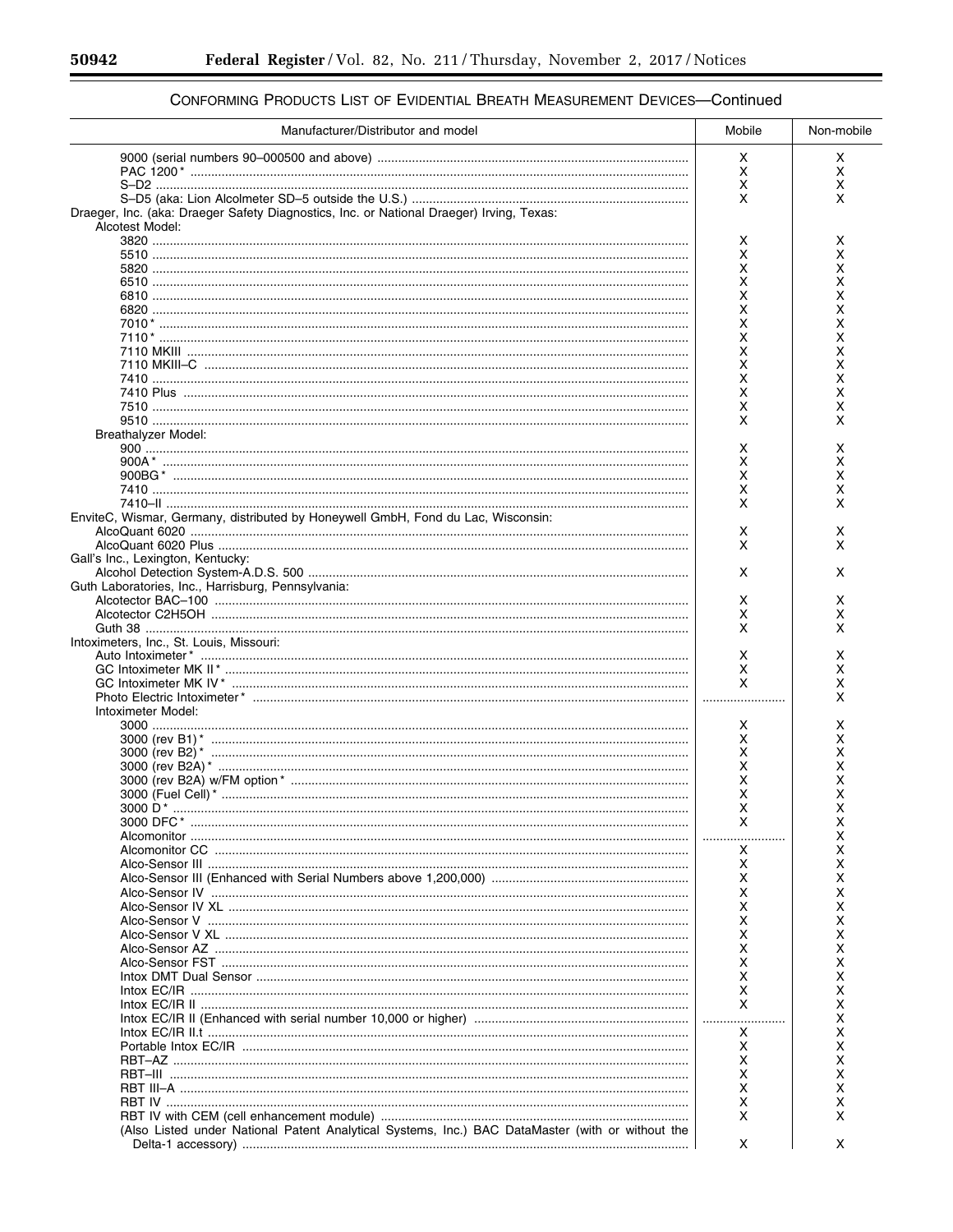# CONFORMING PRODUCTS LIST OF EVIDENTIAL BREATH MEASUREMENT DEVICES-Continued

| х<br>х<br>х<br>х<br>x<br>х<br>x<br>х<br>x<br>х<br>X<br>X<br>Komyo Kitagawa, Kogyo, K.K., Japan:<br>х<br>х<br>X<br>x<br>Lifeloc Technologies, Inc., (formerly Lifeloc, Inc.), Wheat Ridge, Colorado:<br>х<br>х<br>X<br>х<br>x<br>X<br>x<br>х<br>x<br>X<br>x<br>X<br>x<br>х<br>х<br>х<br>X<br>X<br>Lion Laboratories, Ltd., Cardiff, Wales, United Kingdom:<br>Alcolmeter Model:<br>х<br>х<br>x<br>х<br>x<br>х<br>X<br>х<br>x<br>х<br>X<br>х<br>X<br>х<br>X<br>X<br>Intoxilyzer Model:<br>X<br>х<br>х<br>х<br>х<br>х<br>х<br>х<br>X<br>X<br>Luckey Laboratories, San Bernardino, California:<br>Alco-Analyzer Model:<br>х<br>X<br>Nanopuls AB, Uppsala, Sweden:<br>X<br>x<br>National Patent Analytical Systems, Inc. (NPAS), Mansfield, Ohio:<br>BAC DataMaster (with or without the Delta-1 accessory).<br>х<br>х<br>X<br>х<br>x<br>X<br>X<br>х<br>X<br>X<br>Omicron Systems, Palo Alto, California:<br>Intoxilyzer Model:<br>х<br>х<br>X<br>x<br>PAS International, Fredericksburg, Virginia:<br>х<br>х<br>X<br>х<br>X<br>x<br>Plus 4 Engineering, Minturn, Colorado:<br>x<br>X<br>Seres, Paris, France:<br>х<br>х<br>X<br>x<br>Siemans-Allis, Cherry Hill, New Jersey:<br>х<br>x<br>X<br>x<br>Smith and Wesson Electronics, Springfield, Massachusetts:<br><b>Breathalyzer Model:</b><br>х<br>x<br>х<br>х<br>x<br>х<br>х<br>х<br>х<br>х | Manufacturer/Distributor and model | Mobile | Non-mobile |
|-------------------------------------------------------------------------------------------------------------------------------------------------------------------------------------------------------------------------------------------------------------------------------------------------------------------------------------------------------------------------------------------------------------------------------------------------------------------------------------------------------------------------------------------------------------------------------------------------------------------------------------------------------------------------------------------------------------------------------------------------------------------------------------------------------------------------------------------------------------------------------------------------------------------------------------------------------------------------------------------------------------------------------------------------------------------------------------------------------------------------------------------------------------------------------------------------------------------------------------------------------------------------------------------------------------------------------------------|------------------------------------|--------|------------|
|                                                                                                                                                                                                                                                                                                                                                                                                                                                                                                                                                                                                                                                                                                                                                                                                                                                                                                                                                                                                                                                                                                                                                                                                                                                                                                                                           |                                    |        |            |
|                                                                                                                                                                                                                                                                                                                                                                                                                                                                                                                                                                                                                                                                                                                                                                                                                                                                                                                                                                                                                                                                                                                                                                                                                                                                                                                                           |                                    |        |            |
|                                                                                                                                                                                                                                                                                                                                                                                                                                                                                                                                                                                                                                                                                                                                                                                                                                                                                                                                                                                                                                                                                                                                                                                                                                                                                                                                           |                                    |        |            |
|                                                                                                                                                                                                                                                                                                                                                                                                                                                                                                                                                                                                                                                                                                                                                                                                                                                                                                                                                                                                                                                                                                                                                                                                                                                                                                                                           |                                    |        |            |
|                                                                                                                                                                                                                                                                                                                                                                                                                                                                                                                                                                                                                                                                                                                                                                                                                                                                                                                                                                                                                                                                                                                                                                                                                                                                                                                                           |                                    |        |            |
|                                                                                                                                                                                                                                                                                                                                                                                                                                                                                                                                                                                                                                                                                                                                                                                                                                                                                                                                                                                                                                                                                                                                                                                                                                                                                                                                           |                                    |        |            |
|                                                                                                                                                                                                                                                                                                                                                                                                                                                                                                                                                                                                                                                                                                                                                                                                                                                                                                                                                                                                                                                                                                                                                                                                                                                                                                                                           |                                    |        |            |
|                                                                                                                                                                                                                                                                                                                                                                                                                                                                                                                                                                                                                                                                                                                                                                                                                                                                                                                                                                                                                                                                                                                                                                                                                                                                                                                                           |                                    |        |            |
|                                                                                                                                                                                                                                                                                                                                                                                                                                                                                                                                                                                                                                                                                                                                                                                                                                                                                                                                                                                                                                                                                                                                                                                                                                                                                                                                           |                                    |        |            |
|                                                                                                                                                                                                                                                                                                                                                                                                                                                                                                                                                                                                                                                                                                                                                                                                                                                                                                                                                                                                                                                                                                                                                                                                                                                                                                                                           |                                    |        |            |
|                                                                                                                                                                                                                                                                                                                                                                                                                                                                                                                                                                                                                                                                                                                                                                                                                                                                                                                                                                                                                                                                                                                                                                                                                                                                                                                                           |                                    |        |            |
|                                                                                                                                                                                                                                                                                                                                                                                                                                                                                                                                                                                                                                                                                                                                                                                                                                                                                                                                                                                                                                                                                                                                                                                                                                                                                                                                           |                                    |        |            |
|                                                                                                                                                                                                                                                                                                                                                                                                                                                                                                                                                                                                                                                                                                                                                                                                                                                                                                                                                                                                                                                                                                                                                                                                                                                                                                                                           |                                    |        |            |
|                                                                                                                                                                                                                                                                                                                                                                                                                                                                                                                                                                                                                                                                                                                                                                                                                                                                                                                                                                                                                                                                                                                                                                                                                                                                                                                                           |                                    |        |            |
|                                                                                                                                                                                                                                                                                                                                                                                                                                                                                                                                                                                                                                                                                                                                                                                                                                                                                                                                                                                                                                                                                                                                                                                                                                                                                                                                           |                                    |        |            |
|                                                                                                                                                                                                                                                                                                                                                                                                                                                                                                                                                                                                                                                                                                                                                                                                                                                                                                                                                                                                                                                                                                                                                                                                                                                                                                                                           |                                    |        |            |
|                                                                                                                                                                                                                                                                                                                                                                                                                                                                                                                                                                                                                                                                                                                                                                                                                                                                                                                                                                                                                                                                                                                                                                                                                                                                                                                                           |                                    |        |            |
|                                                                                                                                                                                                                                                                                                                                                                                                                                                                                                                                                                                                                                                                                                                                                                                                                                                                                                                                                                                                                                                                                                                                                                                                                                                                                                                                           |                                    |        |            |
|                                                                                                                                                                                                                                                                                                                                                                                                                                                                                                                                                                                                                                                                                                                                                                                                                                                                                                                                                                                                                                                                                                                                                                                                                                                                                                                                           |                                    |        |            |
|                                                                                                                                                                                                                                                                                                                                                                                                                                                                                                                                                                                                                                                                                                                                                                                                                                                                                                                                                                                                                                                                                                                                                                                                                                                                                                                                           |                                    |        |            |
|                                                                                                                                                                                                                                                                                                                                                                                                                                                                                                                                                                                                                                                                                                                                                                                                                                                                                                                                                                                                                                                                                                                                                                                                                                                                                                                                           |                                    |        |            |
|                                                                                                                                                                                                                                                                                                                                                                                                                                                                                                                                                                                                                                                                                                                                                                                                                                                                                                                                                                                                                                                                                                                                                                                                                                                                                                                                           |                                    |        |            |
|                                                                                                                                                                                                                                                                                                                                                                                                                                                                                                                                                                                                                                                                                                                                                                                                                                                                                                                                                                                                                                                                                                                                                                                                                                                                                                                                           |                                    |        |            |
|                                                                                                                                                                                                                                                                                                                                                                                                                                                                                                                                                                                                                                                                                                                                                                                                                                                                                                                                                                                                                                                                                                                                                                                                                                                                                                                                           |                                    |        |            |
|                                                                                                                                                                                                                                                                                                                                                                                                                                                                                                                                                                                                                                                                                                                                                                                                                                                                                                                                                                                                                                                                                                                                                                                                                                                                                                                                           |                                    |        |            |
|                                                                                                                                                                                                                                                                                                                                                                                                                                                                                                                                                                                                                                                                                                                                                                                                                                                                                                                                                                                                                                                                                                                                                                                                                                                                                                                                           |                                    |        |            |
|                                                                                                                                                                                                                                                                                                                                                                                                                                                                                                                                                                                                                                                                                                                                                                                                                                                                                                                                                                                                                                                                                                                                                                                                                                                                                                                                           |                                    |        |            |
|                                                                                                                                                                                                                                                                                                                                                                                                                                                                                                                                                                                                                                                                                                                                                                                                                                                                                                                                                                                                                                                                                                                                                                                                                                                                                                                                           |                                    |        |            |
|                                                                                                                                                                                                                                                                                                                                                                                                                                                                                                                                                                                                                                                                                                                                                                                                                                                                                                                                                                                                                                                                                                                                                                                                                                                                                                                                           |                                    |        |            |
|                                                                                                                                                                                                                                                                                                                                                                                                                                                                                                                                                                                                                                                                                                                                                                                                                                                                                                                                                                                                                                                                                                                                                                                                                                                                                                                                           |                                    |        |            |
|                                                                                                                                                                                                                                                                                                                                                                                                                                                                                                                                                                                                                                                                                                                                                                                                                                                                                                                                                                                                                                                                                                                                                                                                                                                                                                                                           |                                    |        |            |
|                                                                                                                                                                                                                                                                                                                                                                                                                                                                                                                                                                                                                                                                                                                                                                                                                                                                                                                                                                                                                                                                                                                                                                                                                                                                                                                                           |                                    |        |            |
|                                                                                                                                                                                                                                                                                                                                                                                                                                                                                                                                                                                                                                                                                                                                                                                                                                                                                                                                                                                                                                                                                                                                                                                                                                                                                                                                           |                                    |        |            |
|                                                                                                                                                                                                                                                                                                                                                                                                                                                                                                                                                                                                                                                                                                                                                                                                                                                                                                                                                                                                                                                                                                                                                                                                                                                                                                                                           |                                    |        |            |
|                                                                                                                                                                                                                                                                                                                                                                                                                                                                                                                                                                                                                                                                                                                                                                                                                                                                                                                                                                                                                                                                                                                                                                                                                                                                                                                                           |                                    |        |            |
|                                                                                                                                                                                                                                                                                                                                                                                                                                                                                                                                                                                                                                                                                                                                                                                                                                                                                                                                                                                                                                                                                                                                                                                                                                                                                                                                           |                                    |        |            |
|                                                                                                                                                                                                                                                                                                                                                                                                                                                                                                                                                                                                                                                                                                                                                                                                                                                                                                                                                                                                                                                                                                                                                                                                                                                                                                                                           |                                    |        |            |
|                                                                                                                                                                                                                                                                                                                                                                                                                                                                                                                                                                                                                                                                                                                                                                                                                                                                                                                                                                                                                                                                                                                                                                                                                                                                                                                                           |                                    |        |            |
|                                                                                                                                                                                                                                                                                                                                                                                                                                                                                                                                                                                                                                                                                                                                                                                                                                                                                                                                                                                                                                                                                                                                                                                                                                                                                                                                           |                                    |        |            |
|                                                                                                                                                                                                                                                                                                                                                                                                                                                                                                                                                                                                                                                                                                                                                                                                                                                                                                                                                                                                                                                                                                                                                                                                                                                                                                                                           |                                    |        |            |
|                                                                                                                                                                                                                                                                                                                                                                                                                                                                                                                                                                                                                                                                                                                                                                                                                                                                                                                                                                                                                                                                                                                                                                                                                                                                                                                                           |                                    |        |            |
|                                                                                                                                                                                                                                                                                                                                                                                                                                                                                                                                                                                                                                                                                                                                                                                                                                                                                                                                                                                                                                                                                                                                                                                                                                                                                                                                           |                                    |        |            |
|                                                                                                                                                                                                                                                                                                                                                                                                                                                                                                                                                                                                                                                                                                                                                                                                                                                                                                                                                                                                                                                                                                                                                                                                                                                                                                                                           |                                    |        |            |
|                                                                                                                                                                                                                                                                                                                                                                                                                                                                                                                                                                                                                                                                                                                                                                                                                                                                                                                                                                                                                                                                                                                                                                                                                                                                                                                                           |                                    |        |            |
|                                                                                                                                                                                                                                                                                                                                                                                                                                                                                                                                                                                                                                                                                                                                                                                                                                                                                                                                                                                                                                                                                                                                                                                                                                                                                                                                           |                                    |        |            |
|                                                                                                                                                                                                                                                                                                                                                                                                                                                                                                                                                                                                                                                                                                                                                                                                                                                                                                                                                                                                                                                                                                                                                                                                                                                                                                                                           |                                    |        |            |
|                                                                                                                                                                                                                                                                                                                                                                                                                                                                                                                                                                                                                                                                                                                                                                                                                                                                                                                                                                                                                                                                                                                                                                                                                                                                                                                                           |                                    |        |            |
|                                                                                                                                                                                                                                                                                                                                                                                                                                                                                                                                                                                                                                                                                                                                                                                                                                                                                                                                                                                                                                                                                                                                                                                                                                                                                                                                           |                                    |        |            |
|                                                                                                                                                                                                                                                                                                                                                                                                                                                                                                                                                                                                                                                                                                                                                                                                                                                                                                                                                                                                                                                                                                                                                                                                                                                                                                                                           |                                    |        |            |
|                                                                                                                                                                                                                                                                                                                                                                                                                                                                                                                                                                                                                                                                                                                                                                                                                                                                                                                                                                                                                                                                                                                                                                                                                                                                                                                                           |                                    |        |            |
|                                                                                                                                                                                                                                                                                                                                                                                                                                                                                                                                                                                                                                                                                                                                                                                                                                                                                                                                                                                                                                                                                                                                                                                                                                                                                                                                           |                                    |        |            |
|                                                                                                                                                                                                                                                                                                                                                                                                                                                                                                                                                                                                                                                                                                                                                                                                                                                                                                                                                                                                                                                                                                                                                                                                                                                                                                                                           |                                    |        |            |
|                                                                                                                                                                                                                                                                                                                                                                                                                                                                                                                                                                                                                                                                                                                                                                                                                                                                                                                                                                                                                                                                                                                                                                                                                                                                                                                                           |                                    |        |            |
|                                                                                                                                                                                                                                                                                                                                                                                                                                                                                                                                                                                                                                                                                                                                                                                                                                                                                                                                                                                                                                                                                                                                                                                                                                                                                                                                           |                                    |        |            |
|                                                                                                                                                                                                                                                                                                                                                                                                                                                                                                                                                                                                                                                                                                                                                                                                                                                                                                                                                                                                                                                                                                                                                                                                                                                                                                                                           |                                    |        |            |
|                                                                                                                                                                                                                                                                                                                                                                                                                                                                                                                                                                                                                                                                                                                                                                                                                                                                                                                                                                                                                                                                                                                                                                                                                                                                                                                                           |                                    |        |            |
|                                                                                                                                                                                                                                                                                                                                                                                                                                                                                                                                                                                                                                                                                                                                                                                                                                                                                                                                                                                                                                                                                                                                                                                                                                                                                                                                           |                                    |        |            |
|                                                                                                                                                                                                                                                                                                                                                                                                                                                                                                                                                                                                                                                                                                                                                                                                                                                                                                                                                                                                                                                                                                                                                                                                                                                                                                                                           |                                    |        |            |
|                                                                                                                                                                                                                                                                                                                                                                                                                                                                                                                                                                                                                                                                                                                                                                                                                                                                                                                                                                                                                                                                                                                                                                                                                                                                                                                                           |                                    |        |            |
|                                                                                                                                                                                                                                                                                                                                                                                                                                                                                                                                                                                                                                                                                                                                                                                                                                                                                                                                                                                                                                                                                                                                                                                                                                                                                                                                           |                                    |        |            |
|                                                                                                                                                                                                                                                                                                                                                                                                                                                                                                                                                                                                                                                                                                                                                                                                                                                                                                                                                                                                                                                                                                                                                                                                                                                                                                                                           |                                    |        |            |
|                                                                                                                                                                                                                                                                                                                                                                                                                                                                                                                                                                                                                                                                                                                                                                                                                                                                                                                                                                                                                                                                                                                                                                                                                                                                                                                                           |                                    |        |            |
|                                                                                                                                                                                                                                                                                                                                                                                                                                                                                                                                                                                                                                                                                                                                                                                                                                                                                                                                                                                                                                                                                                                                                                                                                                                                                                                                           |                                    |        |            |
| Sound-Off, Inc., Hudsonville, Michigan:                                                                                                                                                                                                                                                                                                                                                                                                                                                                                                                                                                                                                                                                                                                                                                                                                                                                                                                                                                                                                                                                                                                                                                                                                                                                                                   |                                    |        |            |